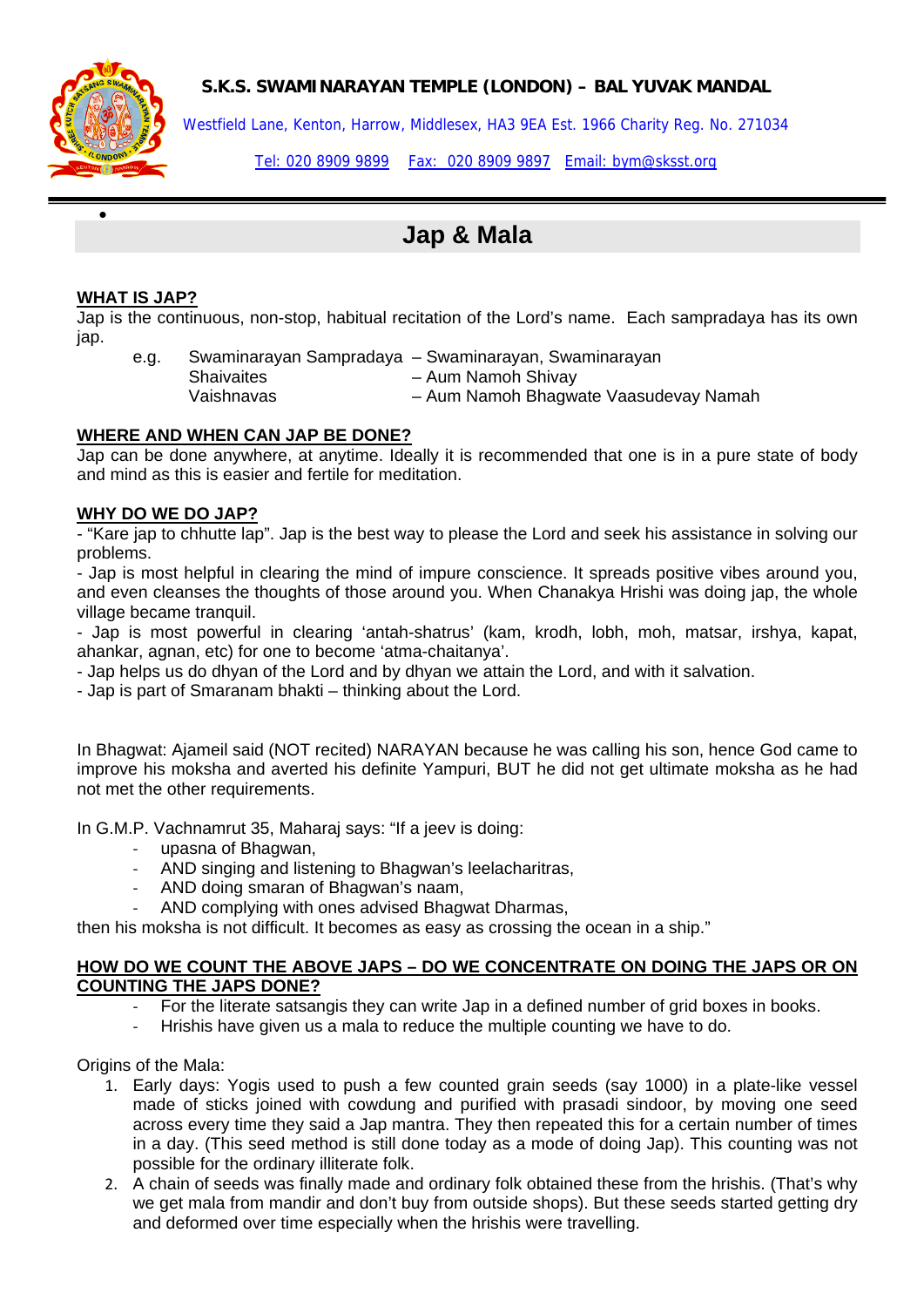# **S.K.S. SWAMINARAYAN TEMPLE (LONDON) – BAL YUVAK MANDAL**



Westfield Lane, Kenton, Harrow, Middlesex, HA3 9EA Est. 1966 Charity Reg. No. 271034

Tel: 020 8909 9899 Fax: 020 8909 9897 Email: bym@sksst.org

- 3. Hrishis came up with beads, and most types of material used were, changing over time:
	- ‐ Tamarind (amli) tree
	- ‐ Dry lotus (kamal) seeds
	- ‐ Rudraksh beads
	- ‐ Reeds (darbh)
	- Sandal wood (Sukhad)
	- ‐ Tulsi wood

## **MALAS USED BY OTHER SAMPRADAYAS:**

Hindu: - Vaishnavs use mala made from kamalaksh and tulsi shankh.

- ‐ Shaivites use rudraksh and bhadraksh malas.
- ‐ Ganpati devotees use mala made from haridwa.
- ‐ Others use mala made from vidrum and even mag (green grams)

Non-hindu: (Concept of mala copied from Hinduism)

- Muslims use a plastic mala.
- Maran: devil worshippers use a mala made of snake bones.

Final choice was the Tulsi mala and this is used in our Sampradaya to make malas and kanthis.

#### **WHY WE USE A TULSI MALA:**

Religious:

- Tulsi is the Lord's daasi and is a symbol of 'samarpan' – bowing down to the Lord with humility. This body does not belong to us – it belongs to Maharaj and should be used to serve Him.

- When doing mala, friction between the second finger and the thumb generates all 3 satvik, rajsik and tamsik gunas (vibes). Tulsi absorbs and destroys the rajsik and tamsik vibes leaving only the satvik gunas (vibes) with us.

Scientific: Tulsi has great herbal and medicinal value, its fragrance does not allow certain hazardous bacteria to be around us. (imagine the Amazon-like forests where the hrisihis lived).

#### **WHY DOES MALA HAVE 108 BEADS?**

108 is an auspicious figure:

- ‐ Janmangal Namavali has 108 names of the Lord say one name per bead.
- ‐ 108 is the recognition given to the bhavi Acharya symbolising the future of our Sampradaya and our continued commitment to supporting the present Acharya as well as the future Acharya.
- ‐ On average humans breathe 15 times in a minute, i.e. 21,600 times a day. To do jap at every breath, doing smaran of Swaminarayan mantra per bead, means doing 200 malas x 108 beads. But doing only one mala with jap and utmost devotion is equal to doing these 200 malas, hence we get the rewards of 'swas-uswas smaran' (having done smaran while breathing in and out).
- ‐ In Mandvi, Khaya Khatri asked Swaminarayan Bhagwan 108 questions that obscured him from knowing the greatness of Maharaj. By doing mala we are avoiding similar 108 obstacles from coming up in our minds and obstructing our dhyan and understanding of Maharaj's swaroop and mahatmay.

#### **WHY COUNT NUMBER OF JAPS DONE?**

Agni Purana says: Uncounted japs are not successful as they are taken away by Rakshasas. Hence we must do complete japs or malas that we have taken Niyam for.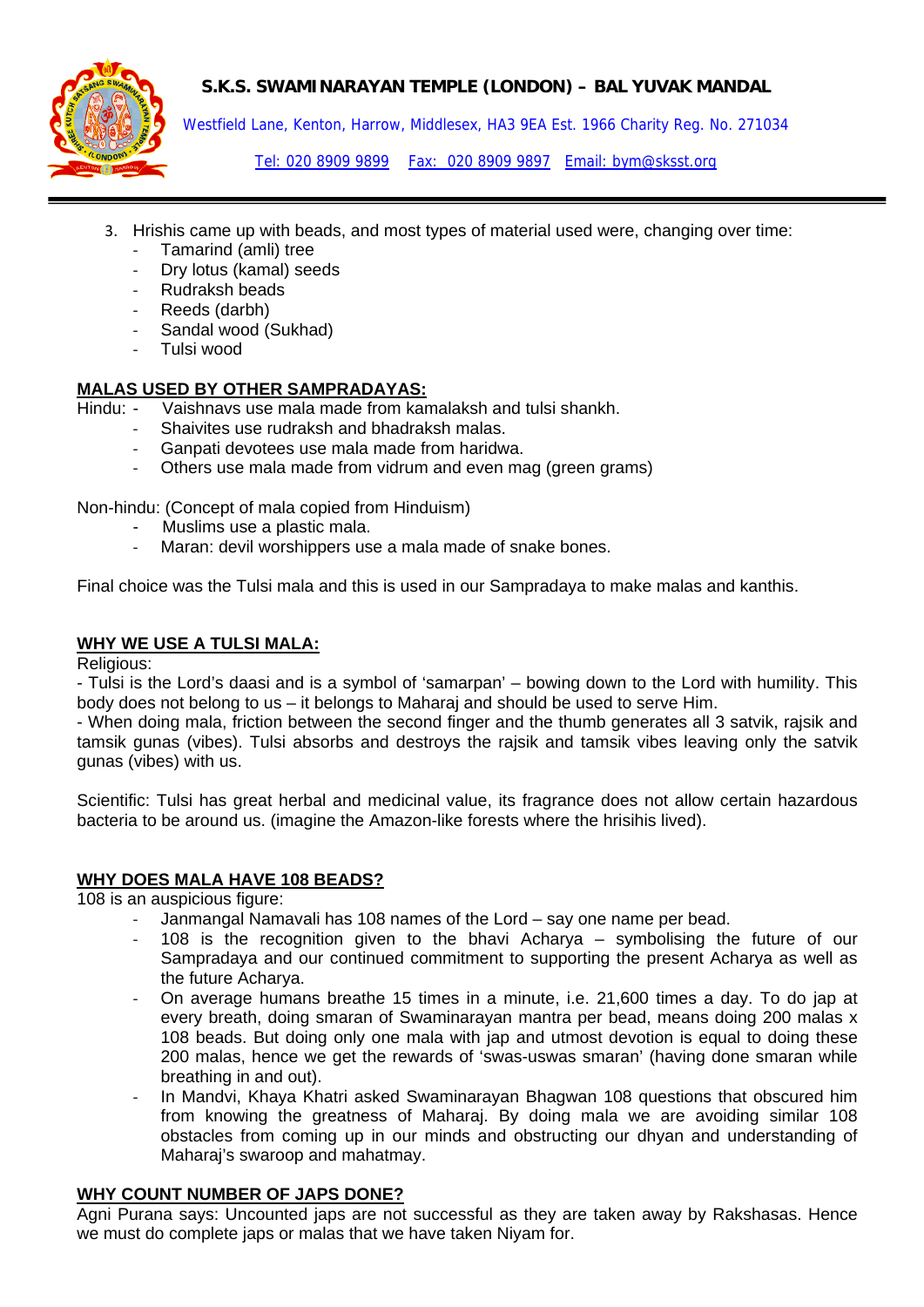**S.K.S. SWAMINARAYAN TEMPLE (LONDON) – BAL YUVAK MANDAL** 



Westfield Lane, Kenton, Harrow, Middlesex, HA3 9EA Est. 1966 Charity Reg. No. 271034

Tel: 020 8909 9899 Fax: 020 8909 9897 Email: bym@sksst.org

### **WHY IS THE FIRST FINGER NOT USED WHEN DOING MALA?**

First finger is a sign of self-pride (used in pointing at someone) hence is rajo-guni as ego and anger stem from it.

Out of all the five, the second finger is directly connected to the heart by a single artery while the other fingers are connected by branches of that artery. We want to attain the Maharaj who resides in the heart so we use the straight route.

## **WHY MALA AND NOT ANYTHING ELSE?**

Adharanand Swami says: Mala is an approved 'sadhan' – vehicle – that helps do 'dhyan' (meditation) without losing concentration and helps to please Maharai. It has been sanctified by Maharai himself and the Vedas and puranas.

Not doing mala is like beautifully dressing a corpse, or like a line of zeros without a leading figure 1 (bhakti with no direction).

Other forms of worship like worshiping with kumkum, etc, require one's attention to the activity itself and makes one deviate from the essence of that activity, so though important, are harder to perform correctly. When doing mala we continue doing the action of moving the beads yet do not have to focus on it; instead can allow the mind to be occupied by thoughts of Maharaj.

## **SOME THINGS WE MUST NOT DO WITH THE MALA.**

Apart from the obvious DONTS like not throwing mala, breaking it, swinging it, etc, some things must not be done because we would be doing Maharaj's work without having the powers to do it

. In Pad 1 of nitya chesta we sing:

| betha hoy Hari jyare; |
|-----------------------|
| kar lai ferve tyare.  |
| rajiv neyn rupada;    |
| magi laine mala.      |
| ba-bbe manka jode;    |
| kaink mala tode.      |
|                       |

- 1. *Tulsi ni mala re, kar lai ferve tyare.* Mala should only be done using the right (pavitra) hand and should not touch the legs (and also the ground, hence is done in Gaumikhi).
- 2. *Bevdi rakhi re,*
- Maharai used to do the mala two-fold into two rows  $-$  one symbolising the atma (us) and one the parmatma (himself).
- This confirms our all time bond with Him, that He came to earth to always be with us and to help us attain salvation.
- ‐ We are ansh (part), he is the anshi (whole). We may not remember Him but He always remembers us.
- Remember salvation is only by Maharaj's krupa. We can't give salvation to others so cannot fold the mala and do two rows of beads at a time.
- 3. *ba-bbe manka jode;*
	- When Maharaj was doing this he meant one bead is Bhrahmrup soul (us) and the other is Parbhrahm (Him). We have to become Bhrahmrup hence mala is an effort in making us that, and that is the maximum we can become. We can never become Parbhrahm.
- 4. *Ferve tani re, kaink mala tode.*